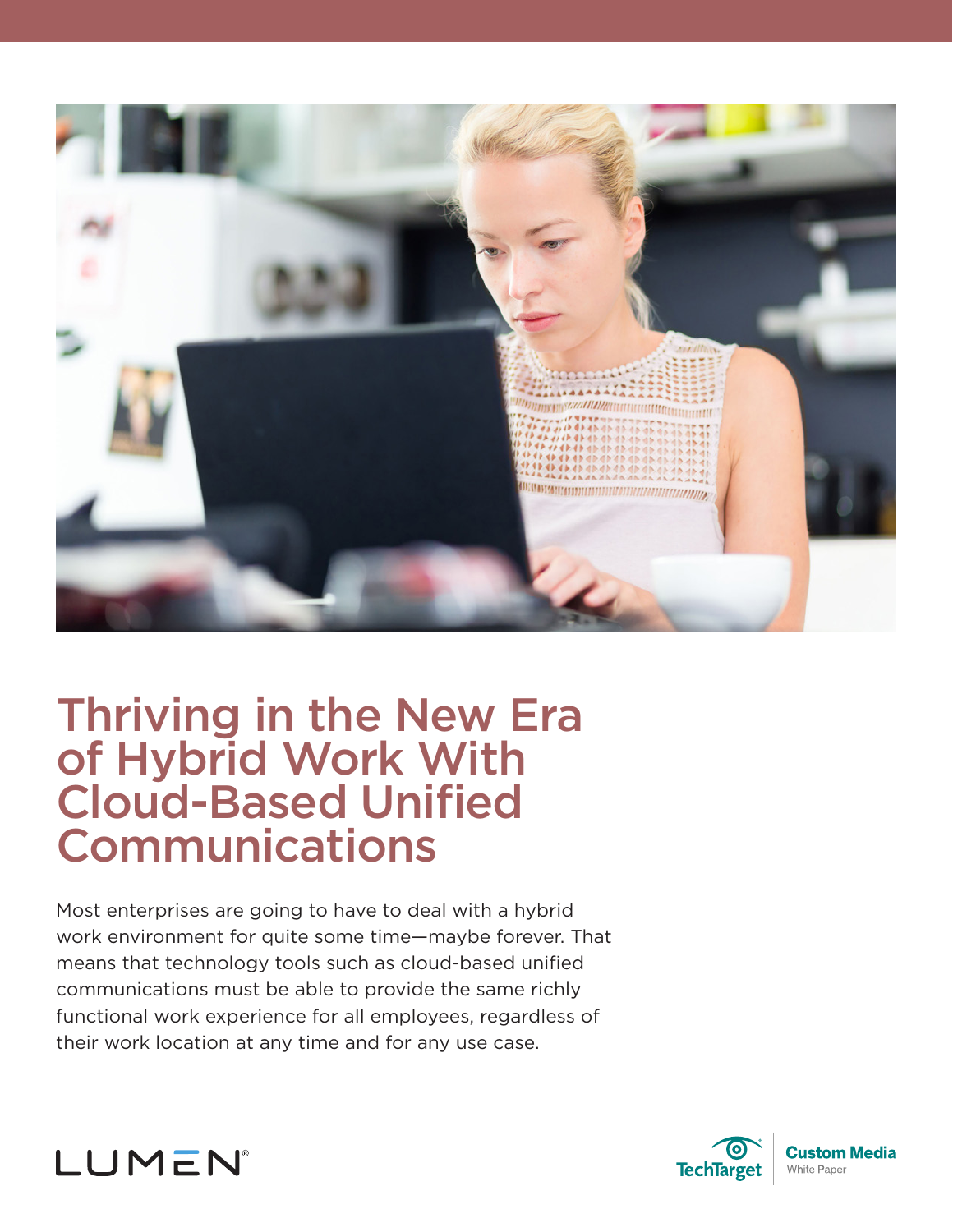The transition to hybrid work was already underway before the COVID-19 pandemic hit, giving added impetus for the need and ability for employees to do their jobs from many locations other than traditional headquarters-based office settings. Hybrid work is now a fact of life, providing important flexibility to employers and employees.

The simple fact is that many employees now prefer to work from home or another remote setting at least part-time, and most enterprises have supported hybrid work to varying degrees. Whatever the motivation of employers or their workforce, organizations have sought new tools and modernized, hybrid-ready solutions to accommodate this new reality.

Fortunately, exciting and innovative technologies have emerged to deliver the flexibility and efficiency required to support hybrid work, while delivering the performance, security and scalability essential to the modern work environment. At the heart of this new way of work is the ability to support multiple communications and collaboration modes.

Unified communications and collaboration (UC&C) is hardly new, having helped numerous organizations become more efficient and effective in supporting diverse use cases and workflows. But UC&C solutions now must be designed, built, deployed and managed for an era of hybrid work, where employees can and do work from multiple locations, often at different times of the month, week or day.

Whatever an organization's goal for UC&C—enhanced employee productivity, improved business functionality or a blend of both solutions must address the overarching need to ensure that employees have the same, rich-function, frictionless user experience, as if they were all working in the same location at the same time. This paper provides a specific recommendation on how to make that happen.

### **Use Cases for Hybrid Work Today and in the Future**

There are a wide range of use cases that are already being substantially affected by the movement toward hybrid work and that would benefit from a cloud-based UC&C solution.

Such use cases may help organizations improve their business processes by greatly facilitating anywhere-, anytime- and anyoneclass collaboration, across devices and platforms. The very nature of The hard truth is that nearly all organizations especially larger entities in both the private and public sector whose employees work from multiple locations need to make accommodating hybrid work a standard part of their work process.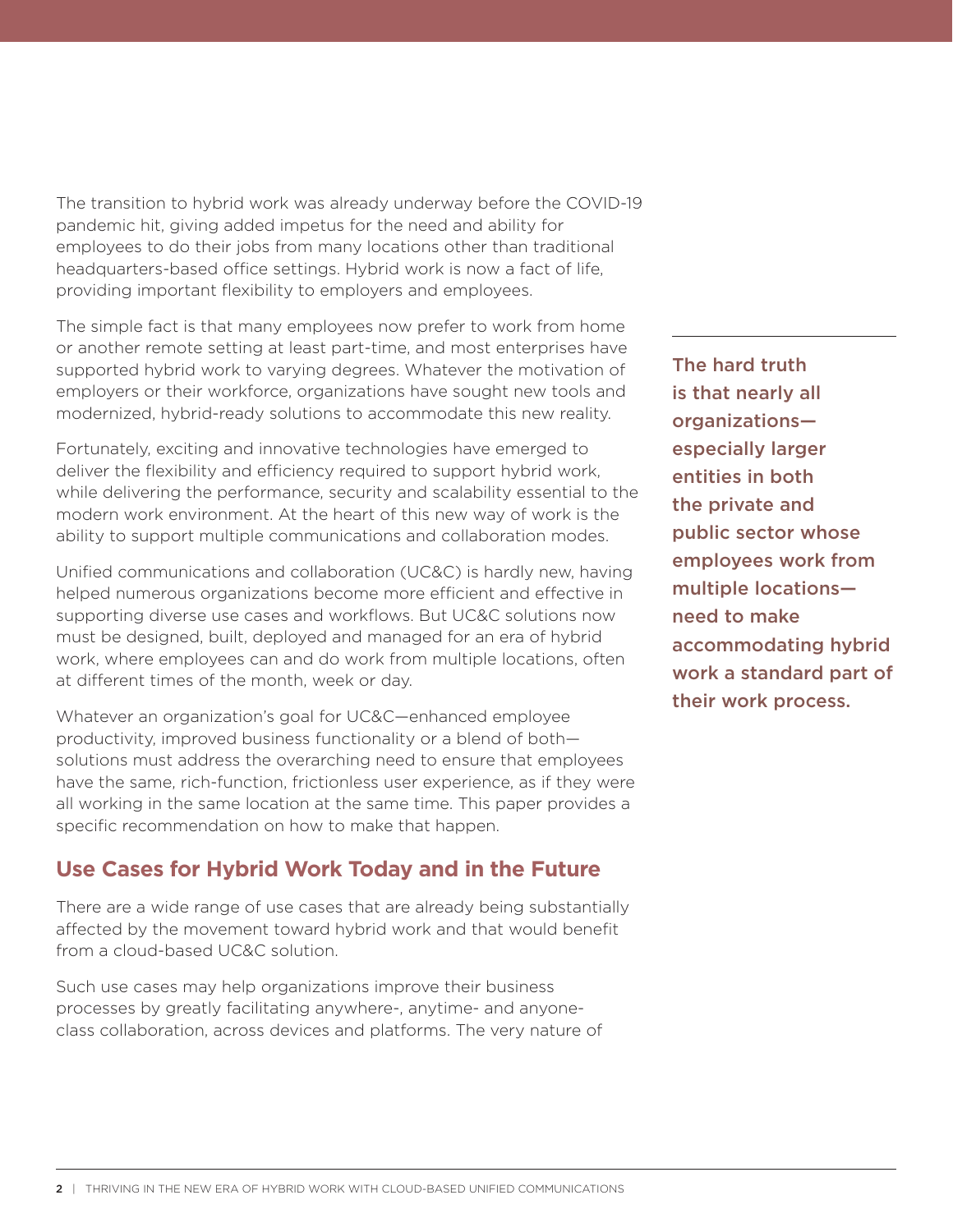changing how work gets done makes flexible, scalable and resilient business processes more essential than ever. Use cases such as contact management and call centers are great examples of how hybrid work is transforming business processes. Another apt example is identifying the right resource for problem resolution, such as accessing user manual libraries for what-if scenarios in real time and with customized responses.

Another set of use cases focuses on improving individual employees' productivity by seamlessly integrating voice, data, video and other communications media. Imagine an integrated platform linking email, voice calling, intelligent search and automated scenario response built upon machine learning algorithms.

Countless other use cases are relevant for hybrid work requirements. These include scenarios where organizations and their staffs:

- Need to move to a global, virtual, 24/7 workforce.
- Embark upon digital transformation initiatives that demand a more flexible and intelligent approach to collaboration.
- Prefer—or demand—to work the same way in a mobile setting as they do when sitting in their office (wherever that office may be).
- Need more bandwidth, more reliable performance and greater security to support decentralized work.

The other key aspect is what it takes for organizations to adapt their communications infrastructure to support these use cases in a hybrid work environment. Legacy systems, even with earlier generation UC&C solutions, were clearly not designed for the era of remote work and hybrid work. Legacy systems lack the scalability, resilience and security for this hybrid scenario, and the costs associated with adding, managing and maintaining new infrastructure can be daunting.

# **Defining the Ideal UC&C Solution for Hybrid Work**

One of the first steps organizations should consider when transforming their UC&C platform—or installing their initial one—for this era of hybrid work is moving to a cloud-based solution. There are numerous advantages to a cloud-based UC&C system compared with an on-prem approach. These include:

• Moving from a Capex-based economic model to a consumption-

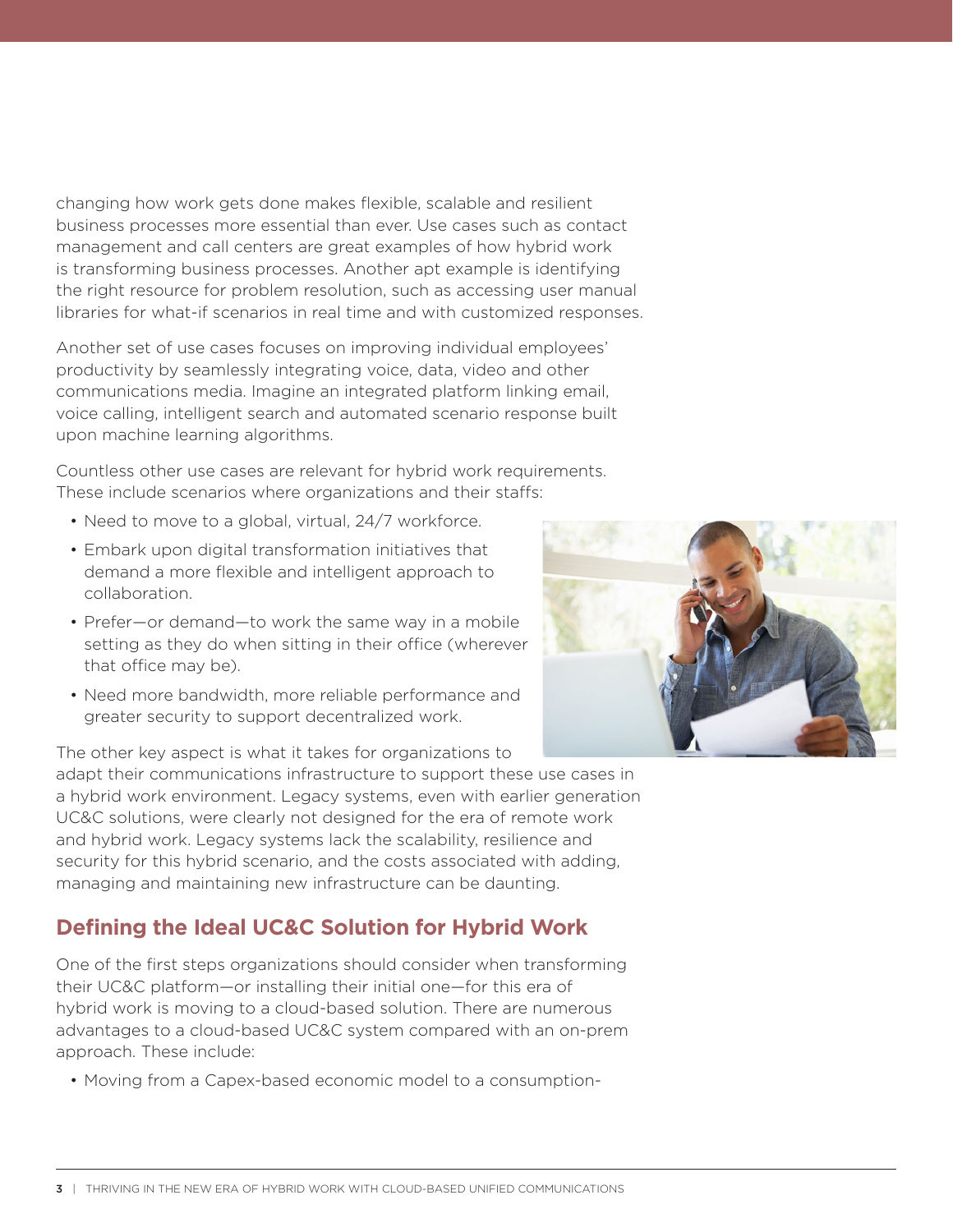based Opex model.

- Flexibility in scaling up or down bandwidth as needed without having to decommission or recommission hardware.
- Avoiding technology refresh costs, management and hassles associated with legacy on-premises infrastructure.
- Leveraging the extensive security functionality and expertise of a reliable cloud partner that is able to build and support a more robust security framework through the shared-responsibility model of cloud security, as well as a zero trust mindset and methodology.
- Ability to move as aggressively, or as slowly, to a cloud-first or cloudonly architecture as conditions and corporate goals demand.

Enterprise decision-makers also need a solution with customized levels of functionality and support, depending upon in-house expertise, budget and evolving business needs. Whether an organization simply needs core functionality or higher levels of service and support all the way to a fully managed service, it is wise to find a solution and a partner that can accommodate all levels over time.

As mentioned earlier, security is a major issue and is likely to be a major differentiator between different UC&C solutions and providers. Organizations need unshakable confidence that calling, collaborating and all forms of communications are properly protected by policies as well as by the underlying technology at the device, network and application level.

Naturally, all users will want to have the same experience whether they are accessing the system at an office desktop, using a home office notebook or working remotely on a tablet. Having a familiar look and feel, regardless of location or device, is essential to driving user productivity in a hybrid work model.

Finally, systems must offer high performance at scale, meaning that as hybrid work demands grow and morph, users don't encounter a degraded experience simply because more applications are added to the system, more users are attempting to access it or richer bandwidth functionality is required to support voice, video and other integrated features.

**Organizations** need unshakable confidence that calling, collaborating and all forms of communications are properly protected by policies as well as by the underlying technology at the device, network and application level.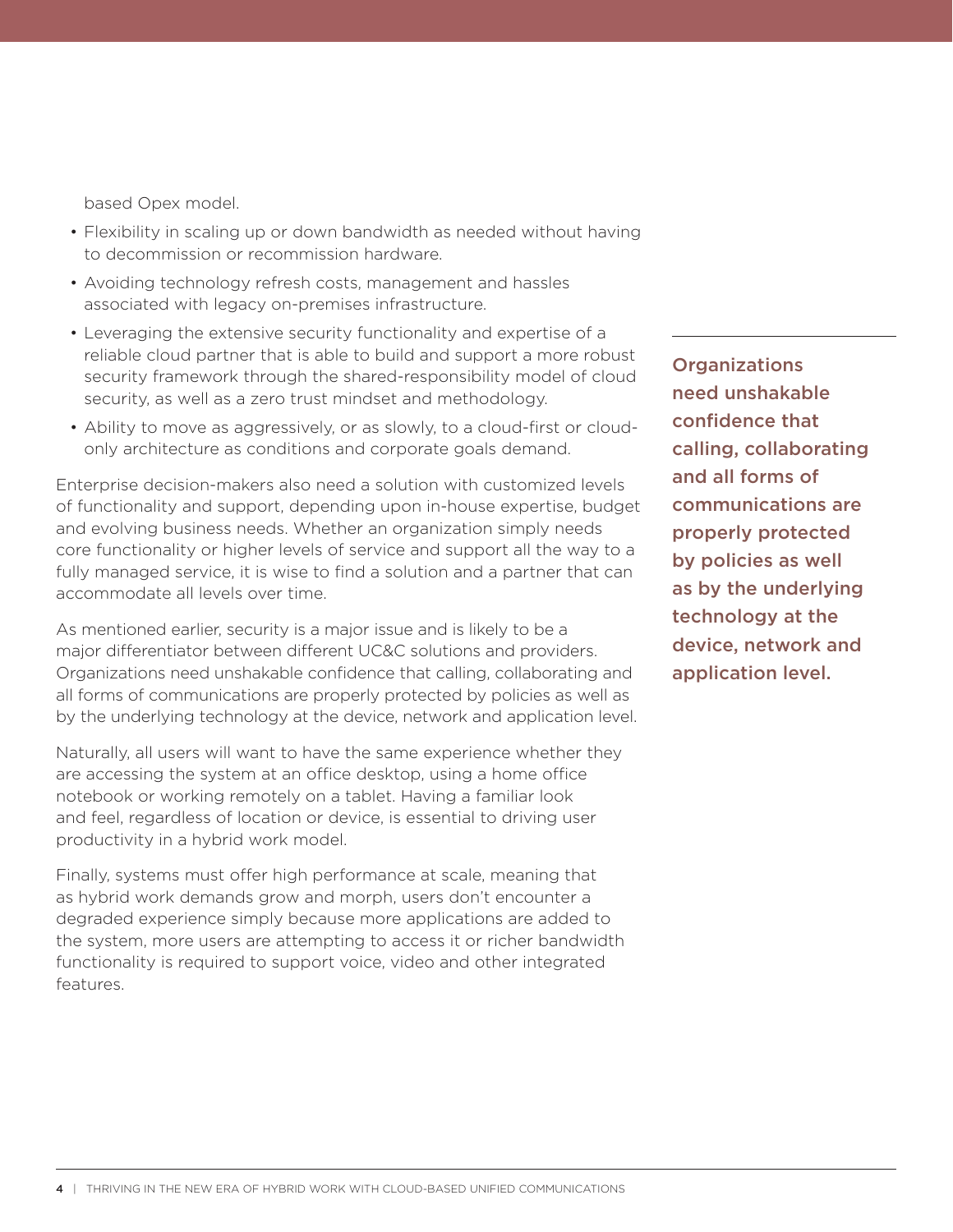## **Lumen Solutions for Webex**

Designing, deploying and managing a cloud-based UC&C system is vitally important in the era of hybrid work—and it is very difficult to do well. To provide the value needed for business process improvement and enhanced employee productivity, organizations need to find the right technology solution and the ideal partner to ensure the system actually delivers on its promise.

Lumen Technologies, in collaboration with Cisco, provides a comprehensive cloud-based UC&C solution that ticks all the boxes:

- Enhanced ability.
- Reliable scalability.
- High performance.
- Robust security.
- Proven economic value and return on investment.
- World-class service and support.

Lumen Solutions for Webex is a proven approach that manages the expertise, experience and innovation of the two companies, all in a highfunctionality package designed for hybrid work use cases—today's and tomorrow's.

As a single-sourced solution, it greatly facilitates deployment, management, and service and support, and offers access to Cisco's market-proven UC&C technology.

Cisco Webex supports a wide range of functionality, including voice and HD video, multifaceted messaging, and meetings. As an integral part of the Webex Suite, The Lumen Solutions for Webex Calling is an affordable enterprise-grade cloud calling platform. Its highly customizable features allow you to preserve what you have today as you move to a future in the cloud on your terms. With Lumen Solutions for Webex, customers also enjoy Webex integration, mobility support, emergency call handling, public switched telephone network access and much more.

Lumen, as the single source for the solution, provides extensive capabilities built up over years of successful implementations of a range of networking solutions, including UC&C. Among the many benefits Lumen offers are:

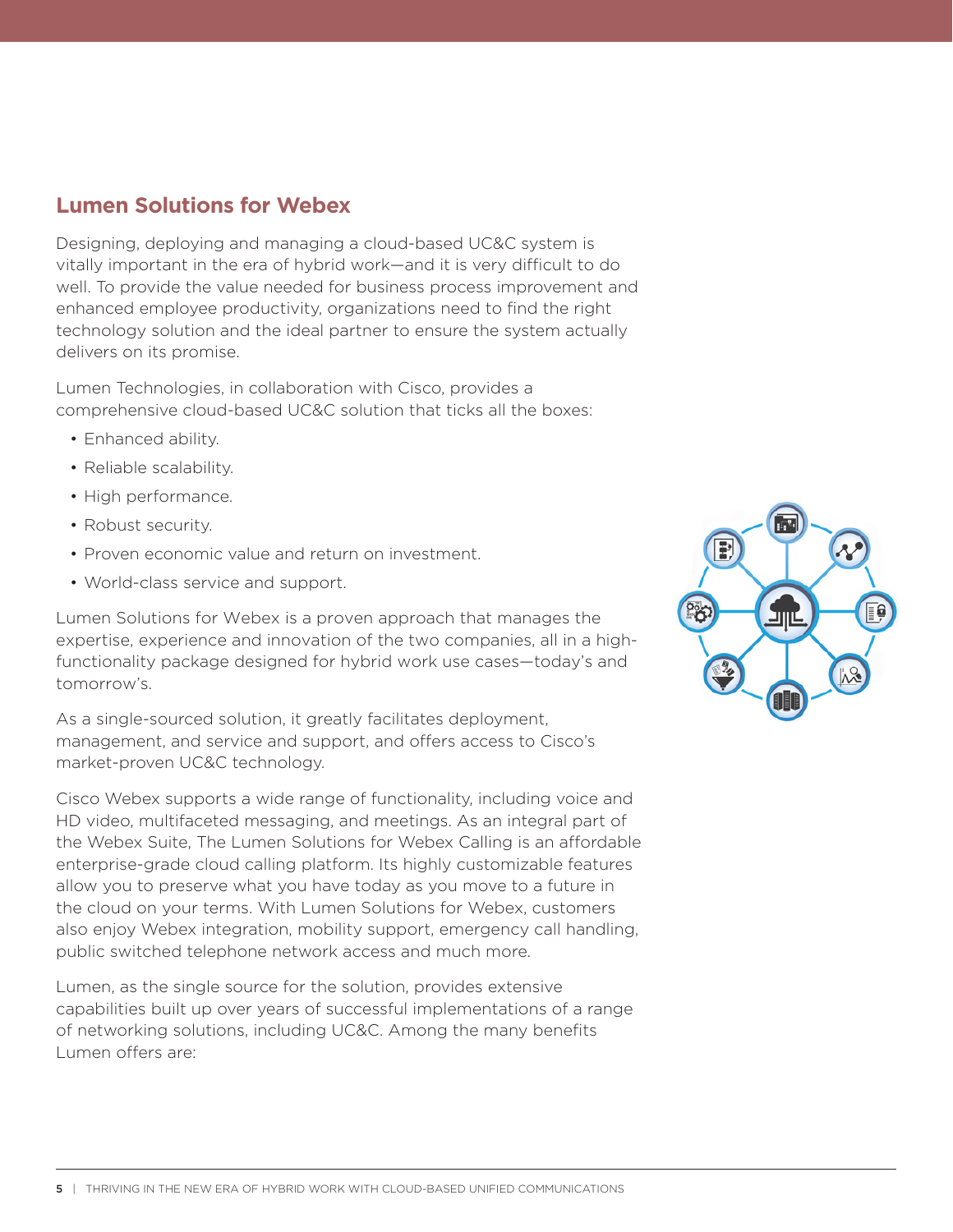- Single-source solution.
- Global service and support.
- Managed service options to meet the customer's needs.
- Extensive real-world experience with hybrid work.
- • World-class dedicated customer experience.
- Proven, reliable and secure technology base.

Together, the partnership of Lumen and Cisco offers a powerful, innovative approach to cloud-based UC&C supporting the rapidly evolving hybrid work model.

#### **Conclusion**

It is now clear that hybrid work is not simply a stopgap effort to keep businesses operating during challenging times like the pandemic. Hybrid work is now a standard feature of business processes and workflows that must be a core function and capability for large enterprises, midsized businesses and smaller entities.

While earlier generation UC&C systems provided excellent functionality upgrades for a wide range of use cases, those legacy systems were never designed for the extremely diverse and potentially complex issues shaping hybrid work today. Instead, organizations should look to move to a cloud-based UC&C solution, ideally one underpinned by superior technology and market-leading deployment, management and support skills.

Lumen Solutions for Webex represents a major step forward for organizations looking to support hybrid work not only today but for the long haul.

For more information on how Lumen and Cisco can help your organization become more effective and efficient with a cloud-based UC&C platform, please contact us today [www.lumen.com](https://www.lumen.com/en-us/communications/cisco-unified-communications-manager-cloud.html).